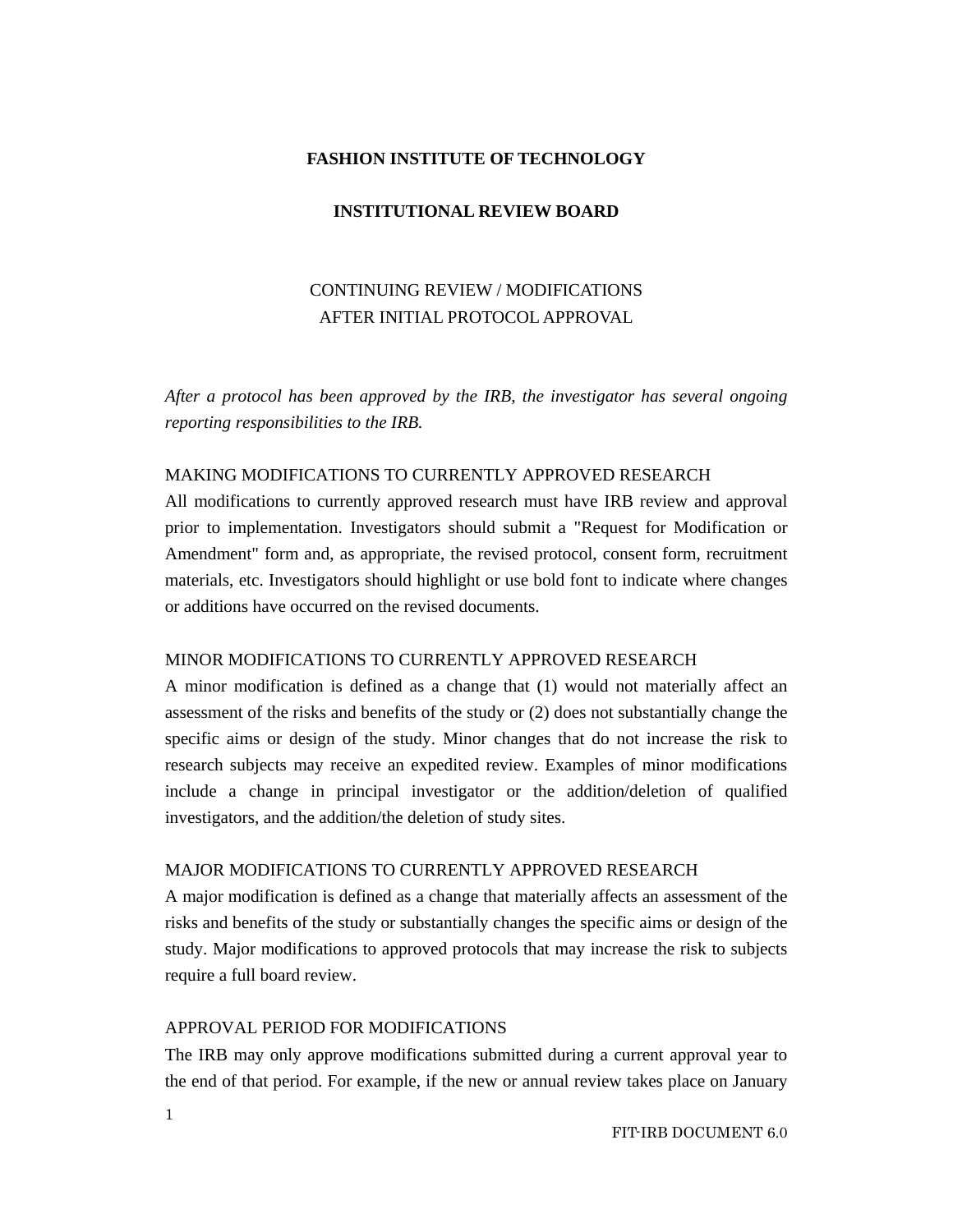1, 2002, the protocol will have an expiration date of January 1, 2010. If a modification is approved during this time, the expiration date still remains January 1, 2011. All modifications, amendments, and when applicable, informed Consent Forms should be incorporated into the renewal application for IRB consideration during the annual review.

#### CONTINUING REVIEW AFTER INITIAL APPLICATION APPROVAL

The IRB must conduct continuing review of protocols at intervals appropriate to the degree of risk, but not less than once per year. It is the investigator's responsibility to ensure that the research is reviewed on or before expiration of the current approval period, even if the research activity did not begin until sometime after the IRB gave its initial approval. Investigators will be notified by the IRB Office six to eight weeks prior to expiration of their IRB approval. An application for continuing review must be received by the IRB Office in time for review and approval in advance of the expiration date (three to four weeks recommended).

#### SUBMITTING A RENEWAL APPLICATION

In the renewal application, investigators should incorporate all of the addenda and modifications submitted to and approved by the IRB during the previous approval period. In addition to describing changes in the research design, number of subjects, or changes in Consent Form, the following information should also be included in the renewal request:

- An updated abstract of the study,
- The number of subjects seen since the last renewal, the total number to date, and the number of additional subjects yet to be recruited,
- The study status, if subject enrollment is complete,
- Any adverse events during the past year,
- A determination of whether or not the risk/benefit assessment remains the same,
- A summary of results and publications, and
- Plans for the coming year.
- Consent Forms and other supporting documentation must also be reviewed by the IRB each time the protocol is updated. If the research activity involves a collaborating institution, a copy of the other institution's current IRB approval letter is also required.